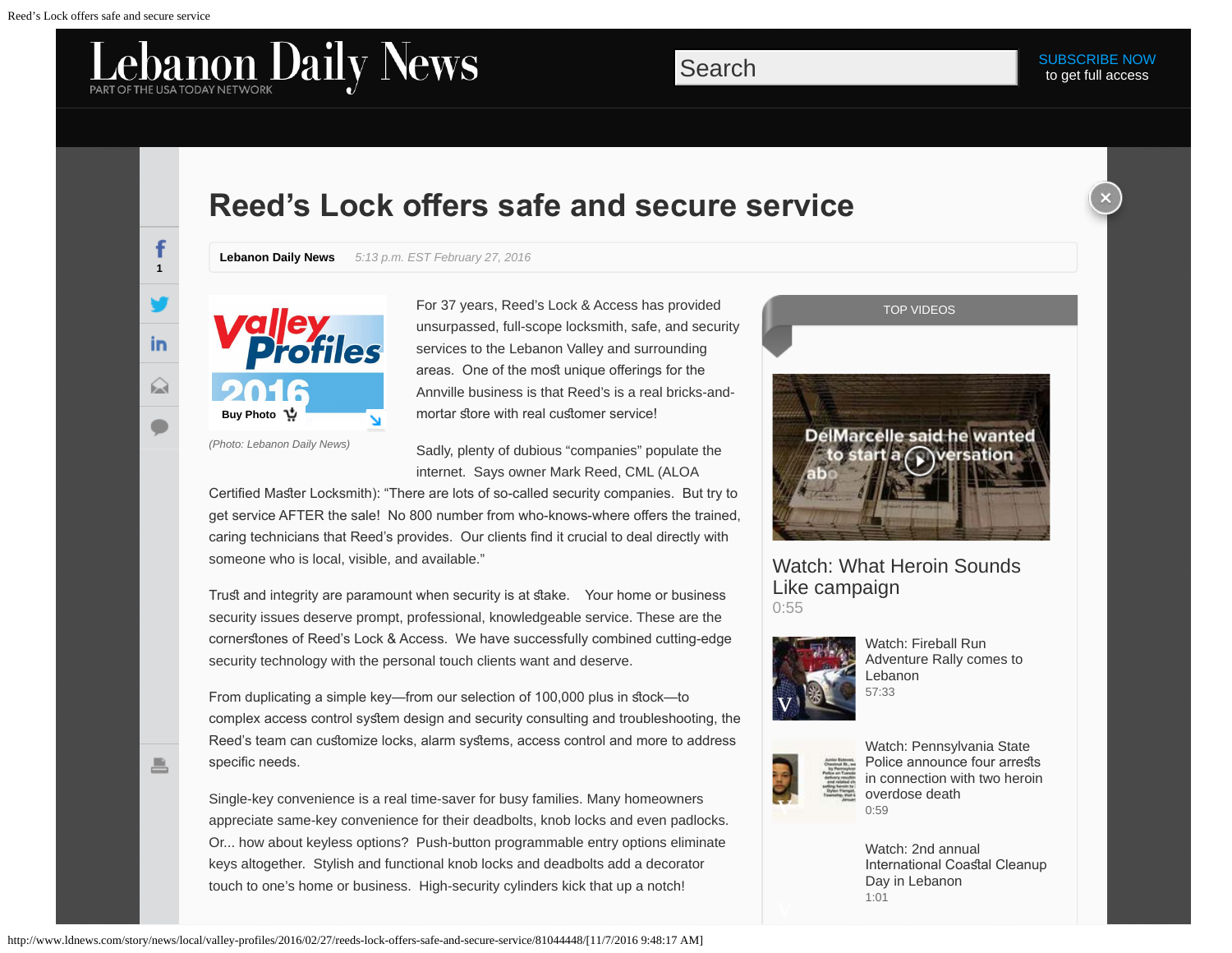Smile! You're on CCTV, an integral part of many security programs, commercial and residential. High-resolution IP cameras are today's standard, with real-time viewing from your mobile device. With a click or swipe, instantly locate incidents, and produce the digital evidence. You can even view and record simultaneously, for seamless and continuous security.

Never open your door until you know who's there! See who knocked with a visual intercom system, or visual doorbell. Great for in-home or at-work safety. ID visitors and open the door from elsewhere.

What about your ride? Transponder keys (aka "chip" or "laser cut") are now the automotive standard. "Just provide us with the year, make and model of your vehicle. We can cut and program most transponder keys and remotes," says office manager and co-owner Jill Reed. "Got a motorcycle, big rig, or classic car? We've got those keys, too. Lost keys? We replace them!" Wide selection in stock.

From rekeying services ("changing locks"), to keypad entry, multi-door card or fob access control system with audit trail, to a 24/7 monitored alarm system—it's all in a day's work for the Annville company. Staff includes 27-year locksmith veteran Rick Kuhnert, CPL, Francis DiFava, electronics techs Mike Mann and Ryan Arnold, and Denise Fair.

Reed's Lock & Access Control also carries a wide array of conventional security products, including ADA lever locks, deadbolts, door closers, exit devices and padlocks —anything you need to secure your home, business or vehicle. A large showroom featuring fre- and burglar-rated safes round out the full range of products. Their motto, Single Source Security Solution, is very ftting. Coming soon: totally revamped, user-friendly website, and a new "Van 3!"

Tomorrow's security combined with outstanding customer service puts Reed's Lock & Access Control in a class by itself. Check out the showroom at 700 East Main Street on 422 in Annville. Showroom hours 8:30 through 5:00 Monday thru Friday; Saturdays 9:30 till 12 noon. Free local estimates. And visit online www.reedslock.com

The information for this article was submitted by Reed's Lock and Access Control Systems, Inc.





[Watch: Holiday lights coming](http://www.ldnews.com/videos/news/4587496715001/5126881298001) back to Jonestown [1:11](http://www.ldnews.com/videos/news/4587496715001/5126881298001)





**[Lebanon County election](http://www.ldnews.com/story/news/politics/elections/2016/11/06/lebanon-county-election-official-prepared-large-turnout/93159954/) official prepared for large [turnout](http://www.ldnews.com/story/news/politics/elections/2016/11/06/lebanon-county-election-official-prepared-large-turnout/93159954/) Nov. 6, 2016, 1:57 p.m.**



**Just Folks: Shop owner ['connects' with people](http://www.ldnews.com/story/news/local/2016/11/06/just-folks-shop-owner-connects-people/93107706/) Nov. 6, 2016, 1:33 p.m.**



**[More than 70 years after](http://www.ldnews.com/story/news/2016/11/06/more-than-70-years-after-death-marines-remains-return-home/93392376/) [death, Marine's remains](http://www.ldnews.com/story/news/2016/11/06/more-than-70-years-after-death-marines-remains-return-home/93392376/) [return home](http://www.ldnews.com/story/news/2016/11/06/more-than-70-years-after-death-marines-remains-return-home/93392376/) Nov. 6, 2016, 1:14 p.m.**



**[Lebanon voting: What you](http://www.ldnews.com/story/news/politics/2016/10/28/lebanon-voting-what-you-need-know/92850220/) [need to know](http://www.ldnews.com/story/news/politics/2016/10/28/lebanon-voting-what-you-need-know/92850220/)**

**Oct. 28, 2016, 4:06 p.m.**

1

———